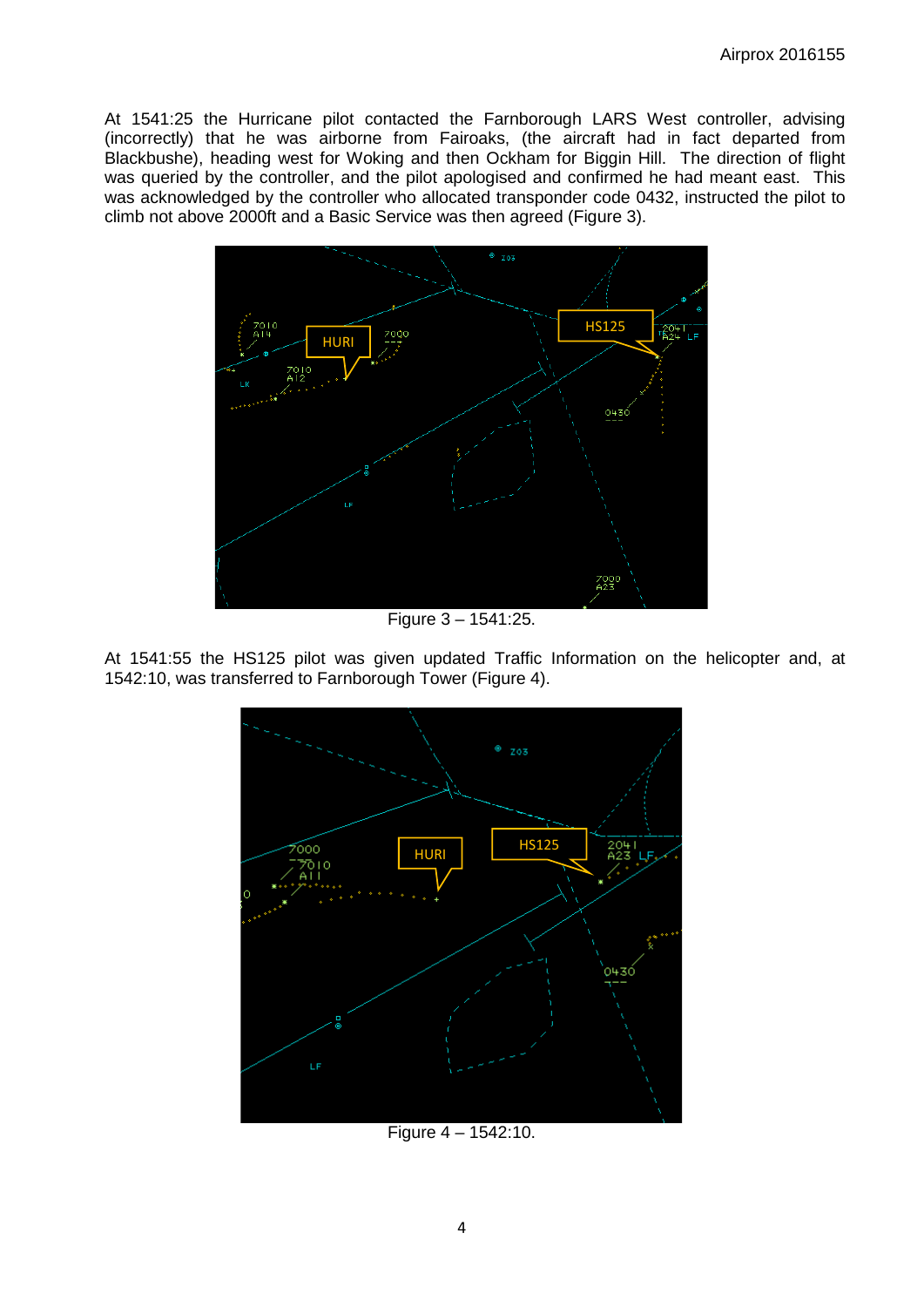At 1542:20 the Farnborough Radar controller tried to contact the HS125 pilot but he was already in the process of calling the Aerodrome controller. The Radar controller then initiated a telephone call to the Aerodrome controller coincident with the CPA which took place at 1542:43 (Figure 5).



Subsequently, the LARS West controlle question the pilot of the Hurricane about their originally-stated point of departure. He configuration that meant Blackbushe.

In the report from the LARS controller, he confirmed that after the initial call by the Hurricane pilot they looked, build not the aircraft the radar. On both the area and Farnborough radar recordings and return in the research of the Hurricane is visible, the transponder rough the relative radar contact for the Hurricane is visible, the transponder code did not a var until after  $\ell$ . Hurricane had solution through the Farnborough final approach. After the initial by the Hurrican interviewhen the ATC service was agreed, the LARS West controller's traffic  $\mathbf{q}$  ased, and positive identification was inhibited by both the incorrect information having  $b_{\text{c}}$  issed by the pilot of the Hurricane, and by the delayed appearance of its the when was questioned by the LARS West controller, the Hurricane pilot had been vial with the HS125.

Farnborough airport in located class G airspace. Under a Deconfliction Service "*a controller*<br>
shall provide traffic commetion, accompanied with a heading and/or level aimed at achieving a *shall provide traffic* information, accompanied with a heading and/or level aimed at achieving a **vantage of the mat**<br>Nanned deconflictiol in inma against all observed aircraft".<sup>1</sup> The Approach Radar controller did *inima against all observed aircraft*".<sup>1</sup> The Approach Radar controller did see the primary ontact of the Hurricane and therefore did not recognise the potential  $c<sub>u</sub>$  tion until after  $\frac{1}{2}$  HS125 pilot had been transferred to the Aerodrome controller. Although the **Approach Radar controller initiated a telephone call on the priority line to the Aerodrome** controller with the information had been passed the CPA had already taken place.

## **UKAB Secretariat**

The HS125 and Hurricane pilots shared an equal responsibility for collision avoidance and not to operate in such proximity to other aircraft as to create a collision hazard<sup>[2](#page-4-1)</sup>. If the incident geometry is considered as converging then the HS125 pilot was required to give way to the Hurricane<sup>[3](#page-4-2)</sup>.

 $\overline{a}$ 

<span id="page-4-0"></span><sup>1</sup> CAP774 UK Flight Information Services

<span id="page-4-1"></span><sup>2</sup> SERA.3205 Proximity.

<span id="page-4-2"></span><sup>3</sup> SERA.3210 Right-of-way (c)(2) Converging.